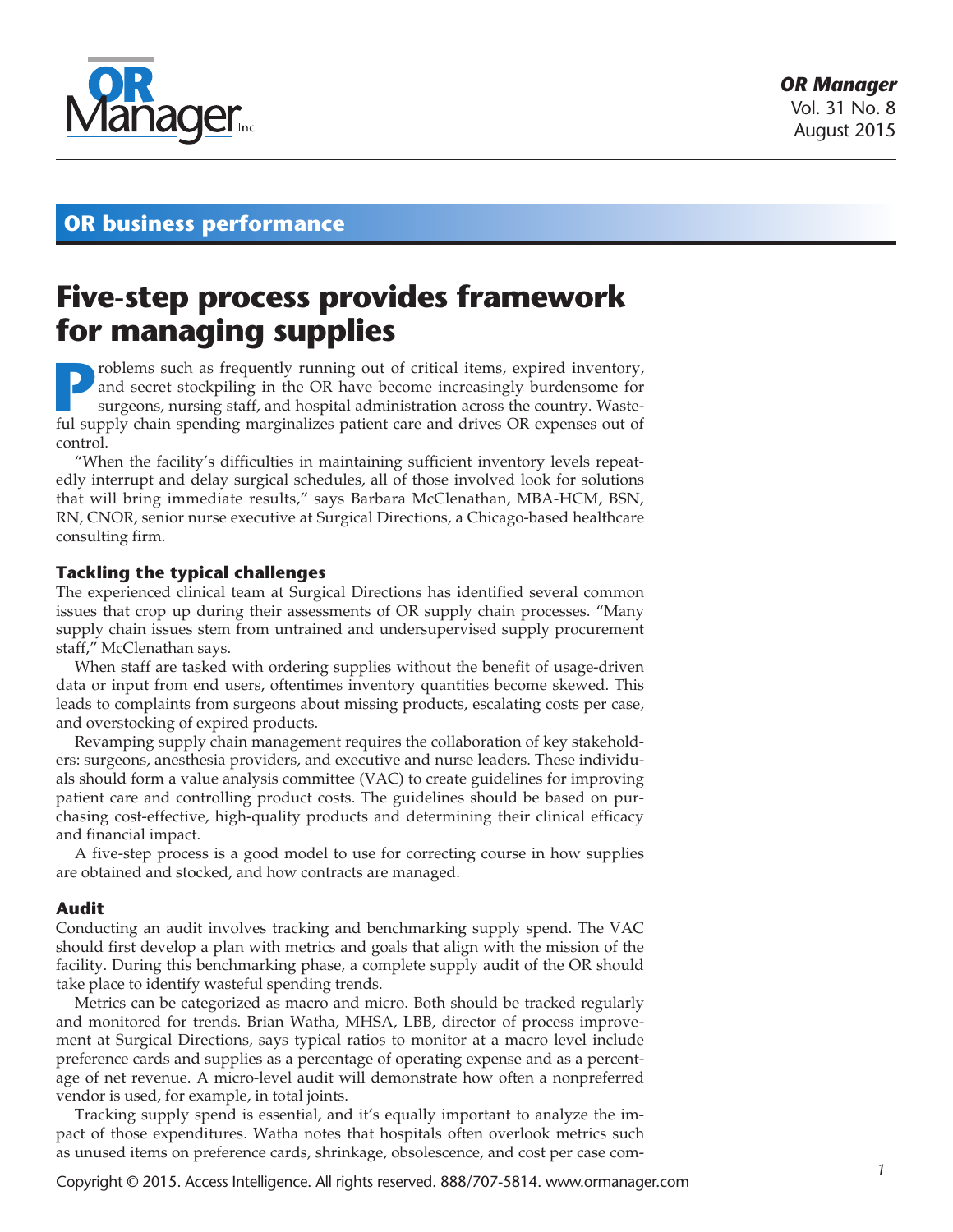

parisons by physician for the same procedure—all of which should be considered when trying to reduce costs.

#### **Form a standardization committee**

A standardization committee, which is a subset of the VAC, should be established to identify and maintain a minimal variety of comparable products. Many facilities stock the same product from multiple vendors, according to surgeon preference. Standardization or single sourcing of high-cost surgeon preference items—such as biologicals, mesh, vascular devices, orthopedic implants, and advanced energy and laparoscopic devices—offers significant opportunity to cut costs.

The greatest challenge of standardization is gaining surgeon consensus on product choice. Competing surgeons may be averse to trial products used by their peers. Brand choice and product performance are important to surgeons, in part because of the training they've received, notably for endomechanical and orthopedic devices.

Providing a comprehensive, hands-on trial with specific clinical evaluation indicators will help achieve consensus about product options. Choose a surgeon champion who is well respected by his or her colleagues, and have a consistent, well-defined decision-making process supported by senior leadership. In addition, have a policy for how to manage outlying requests. For example, surgeons who wish to use a nonstandardized product should be required to provide written justification to support its clinical superiority.

#### **Plan**

Based on the results of the audit, the ad-hoc standardization committee can now serve as a multidisciplinary decision-making team that uses established processes to identify, grow, and sustain savings opportunities.

The VAC, composed of physicians, clinicians, and administration, provides input into product selection and decision making. The VAC unites surgeons and other clinicians with financial analysts and purchasing experts to make best-value product acquisition decisions.

### **Design**

The VAC defines objectives related to the safety, performance, quality, clinical efficacy, and cost of products. The VAC should review and evaluate existing products as well as requests for new products.

A database to track cost savings related to new initiatives, ideally in a web-based platform, should be developed with a description of the initiative, products, estimated current annual spend, and estimated annual savings. A new product request form, including the guidelines, should be provided to perioperative service line leaders, OR buyers, and all stakeholders defined in the VAC charter.

Best practices are to:

- reduce expenses through product standardization
- purchase optimally priced equipment and devices
- use evolutionary provisioning, ie, require that existing shelf products be exchanged or used before upgrading or converting to a different product.

#### **Implement**

Once the VAC has completed its evaluation and identified the supplies that are needed, a dedicated purchasing agent familiar with existing contracts and pricing agreements should negotiate the contract. The agent will analyze factors such as volume discounts, conversion credits, dependence on a single vendor, group purchas-